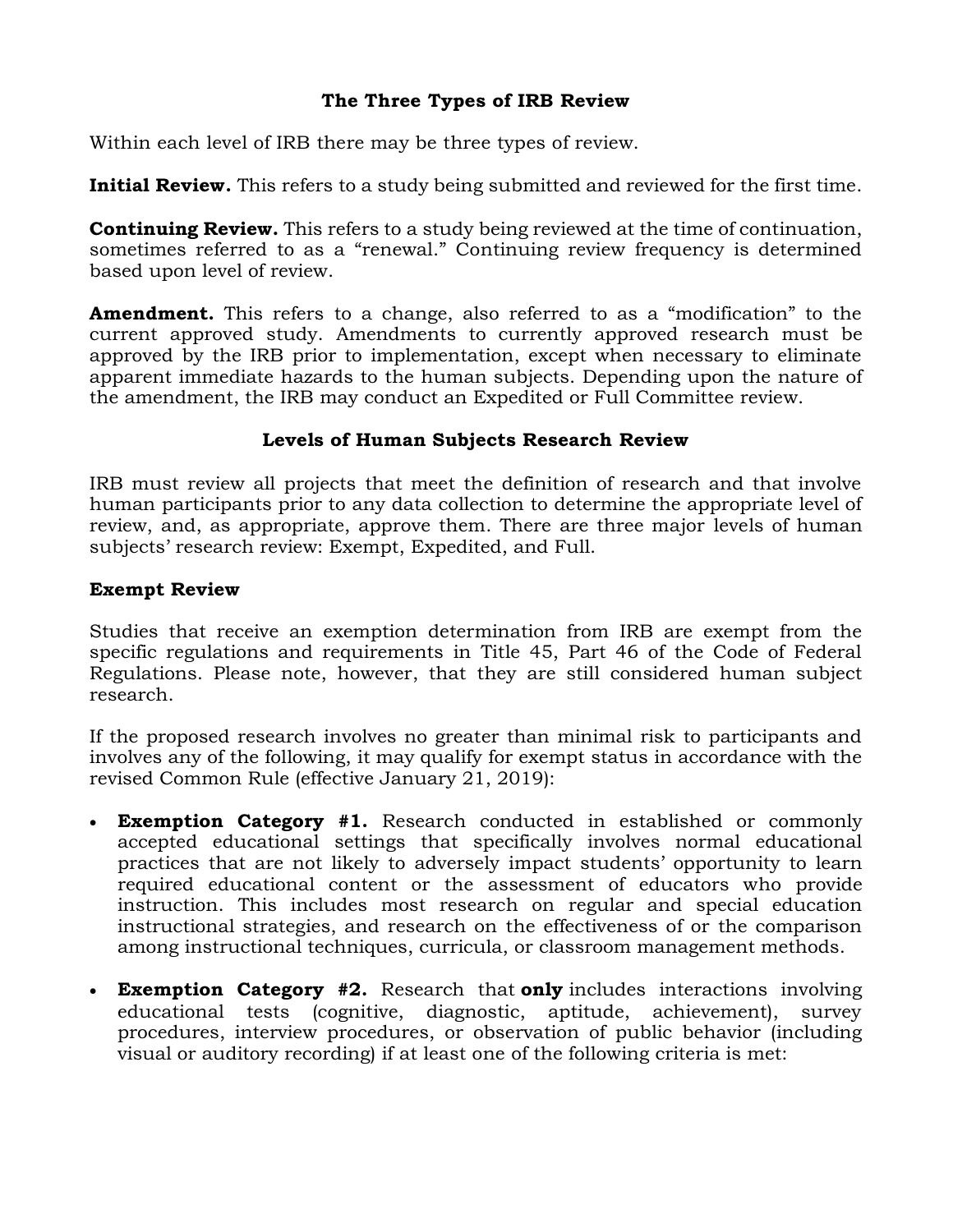- $\circ$  The information obtained is recorded by the investigator in such a manner that the identity of the human subjects cannot readily be ascertained, directly or through identifiers linked to the subjects.
- o Any disclosure of the human subjects' responses outside the research would not reasonably place the subjects at risk of criminal or civil liability or be damaging to the subjects' financial standing, employability, educational advancement, or reputation; or
- o The information obtained is recorded by the investigator in such a manner that the identity of the human subjects can readily be ascertained, directly or through identifiers linked to the subjects, and an IRB conducts a limited IRB review to make the determination that there are adequate provisions to protect the privacy of subjects and to maintain the confidentiality of data.
- **Exemption Category #3.** Research involving benign behavioral interventions in conjunction with the collection of information from an adult subject through verbal or written responses (including data entry) or audiovisual recording if the subject prospectively agrees to the intervention and information collection and at least one of the following criteria is met:
	- $\circ$  The information obtained is recorded by the investigator in such a manner that the identity of the human subjects cannot readily be ascertained, directly or through identifiers linked to the subjects.
	- o Any disclosure of the human subjects' responses outside the research would not reasonably place the subjects at risk of criminal or civil liability or be damaging to the subjects' financial standing, employability, educational advancement, or reputation; or
	- $\circ$  The information obtained is recorded by the investigator in such a manner that the identity of the human subjects can readily be ascertained, directly or through identifiers linked to the subjects, and an IRB conducts a limited IRB review to make the determination that there are adequate provisions to protect the privacy of subjects and to maintain the confidentiality of data.
- **Exemption Category #4.** Secondary research uses of identifiable private information or identifiable biospecimens, if at least one of the following criteria is met:
	- o The identifiable private information or identifiable biospecimens are publicly available.
	- o Information, which may include information about biospecimens, is recorded by the investigator in such a manner that the identity of the human subjects cannot readily be ascertained directly or through identifiers linked to the subjects, the investigator does not contact the subjects, and the investigator will not re-identify subjects;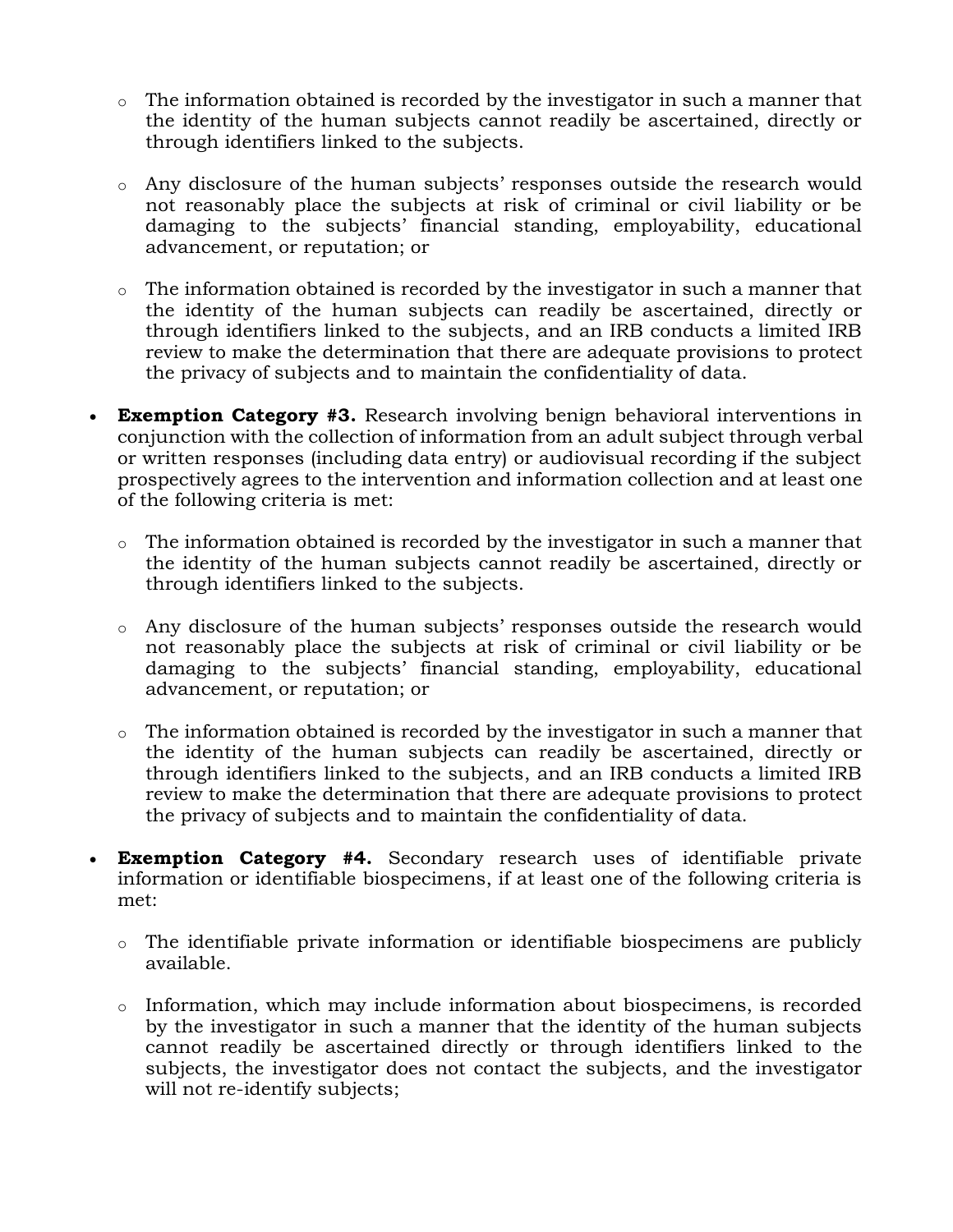- o The research involves only information collection and analysis involving the investigator's use of identifiable health information when that use is regulated under HIPAA as "health care operations," "research" or "public health"; or
- $\circ$  The research is conducted by, or on behalf of, a Federal department or agency using government-generated or government-collected information obtained for non-research activities and the information is subject to federal privacy standards and other requirements specified in the exemption [Refer to 45 CFR 46.104(d)(4) of the revised Common Rule]
- **Exemption Category #5.** Research and demonstration projects that are conducted or supported by a Federal department or agency, or otherwise subject to the approval of department or agency heads (or the approval of the heads of bureaus or other subordinate agencies that have been delegated authority to conduct the research and demonstration projects), and that are designed to study, evaluate, improve, or otherwise examine public benefit or service programs, including procedures for obtaining benefits or services under those programs, possible changes in or alternatives to those programs or procedures, or possible changes in methods or levels of payment for benefits or services under those programs.
- **Exemption Category #6.** Taste and food quality evaluation and consumer acceptance studies: if wholesome foods without additives are consumed, or if a food is consumed that contains a food ingredient at or below the level and for a use found to be safe, or agricultural chemical or environmental contaminant at or below the level found to be safe, by the Food and Drug Administration or approved by the Environmental Protection Agency or the Food Safety and Inspection Service of the U.S. Department of Agriculture.
- **Exemption Category #7.** Storage or maintenance of identifiable private information or identifiable biospecimens for potential secondary research use. The exemption can only be used when there is broad consent from the subjects for the storage, maintenance, and secondary research use of their identifiable materials. [Refer to 45 CFR 46.104(d)(7), 46.111(a)(8), and 46.116(d) of the revised Common Rule.]
- **Exemption Category #8.** Secondary research for which broad consent is required: Research involving the use of identifiable private information or identifiable biospecimens for secondary research use, if the following criteria are met:
	- o Broad consent is obtained from the subjects for the secondary research use of their identifiable materials,
	- o Documentation or waiver of documentation of informed consent is obtained,
	- o An IRB conducts a limited review to make certain determinations relating to privacy and confidentiality protections and broad consent, and;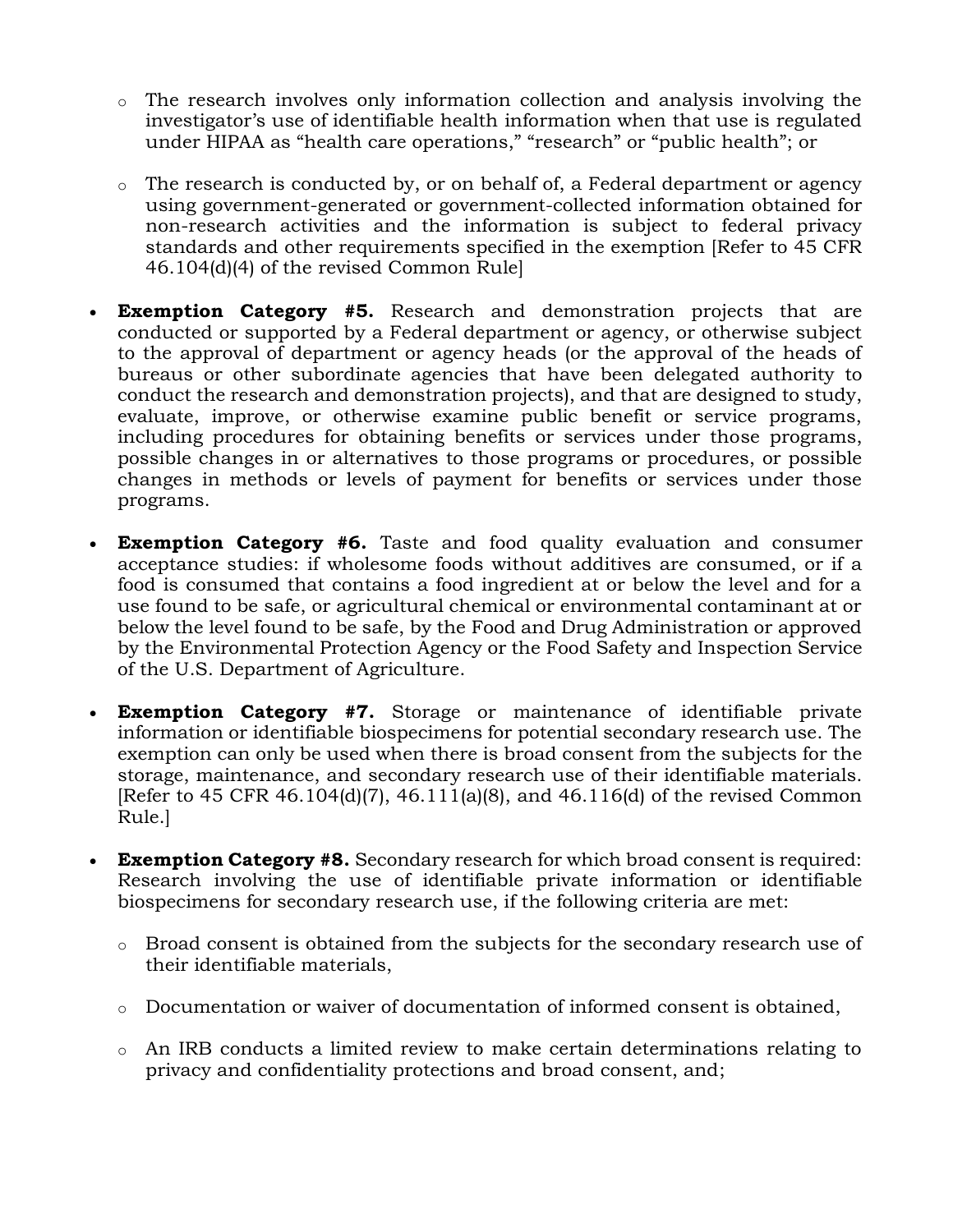o The investigator does not include returning individual research results to subjects as part of the study plan. [Refer to sections 45 CFR 46.104(d)(8), 111(a)(7) and 46.116(d) of the revised Common Rule]

# **Expedited Review**

Studies that involve no more than minimal risk, but which do not meet any of the above criteria for exempt status may be eligible for Expedited Review. According to the CFR, "*minimal risk* means that the probability and magnitude of harm or discomfort anticipated in the research are not greater in and of themselves than those ordinarily encountered in daily life or during the performance of routine physical or psychological examinations or tests."

If the proposed research presents no more than minimal risk, does not involve any vulnerable populations (i.e., children, prisoners, individuals with impaired decisionmaking capacity, and/or economically or educationally disadvantaged persons), and involves any of the following, it may qualify for Expedited Review.

- Collection of data from voice, video, digital, or image recordings made for research purposes.
- Research on individual or group characteristics or behavior (including, but not limited to, research on perception, cognition, motivation, identity, language, communication, cultural beliefs or practices, and social behavior), or research employing survey, interview, oral history, focus group, program evaluation, human factors evaluation, or quality assurance methodologies.
- Research involving materials (data, documents, records, or specimens) that have been collected, or will be collected, solely for non-research purposes (such as for medical treatment or diagnosis).
- Collection of data through noninvasive procedures routinely employed in clinical practice, excluding procedures involving X-rays or microwaves.
- Clinical studies of drugs and medical devices only when condition (a) or (b) is met. (a) research on drugs for which an investigational new drug application (21 CFR Part 312) is not required. (b) research on medical devices for which (i) an investigational device exemption application (21CFR 812) is not required; or (ii) the medical device is cleared/approved for marketing and the medical device is being used in accordance with its cleared/approved labeling.
- Collection of blood samples by finger stick, heel stick, or venipuncture as follows: (a) from healthy, non-pregnant adults who weigh at least 110 pounds; or (b) from other adults and children, considering the age, weight, and health of the subjects, the collection procedure, the amount of blood to be collected, and the frequency with which it will be collected.
- Prospective collection of biological specimens for research purposes by noninvasive means.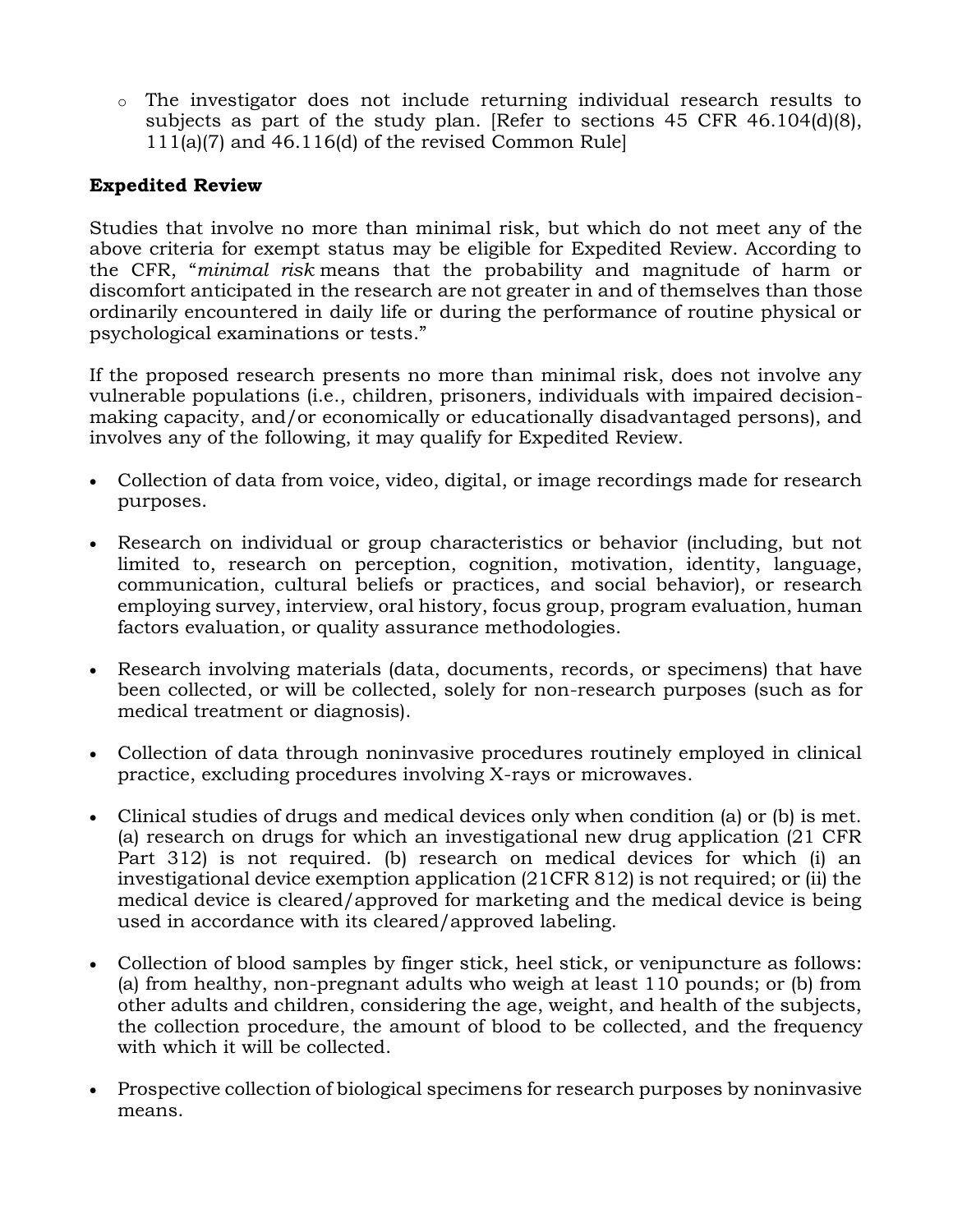• Minor changes to research previously approved by the Huston-Tillotson University IRB may also qualify for expedited review.

# **Full Review**

If the proposed research does not qualify for Exempt or Expedited Review as defined above, it will be subject to a Full Review. In addition, if the proposed research involves any of the following, it will be subject to Full Review.

- Children under the age of 18
- Prisoners
- Individuals with impaired decision-making capacity
- Economically or educationally disadvantaged persons
- Procedures that might cause physical harm.
- Procedures that might cause significant psychological/emotional distress.
- Collection of information about highly sensitive topics.
- Collection of information about illegal behavior.
- Collection of information that could seriously harm the participant legally, socially, financially etc. if other people could identify them.

Protocols requiring Full Review are vetted by the entire IRB and discussed at a convened meeting. Please see our [Timing of the IRB Process](https://irb.lafayette.edu/timing-of-the-irb-review-process/) web page for submission deadlines and meeting dates for Full Review protocols.

If you have questions about what type of review may be appropriate, contact the Chair of IRB at [cmcervantes@htu.edu](mailto:cmcervantes@htu.edu) prior to submitting a proposal. IRB, however, makes all final determinations of what level of review is required.